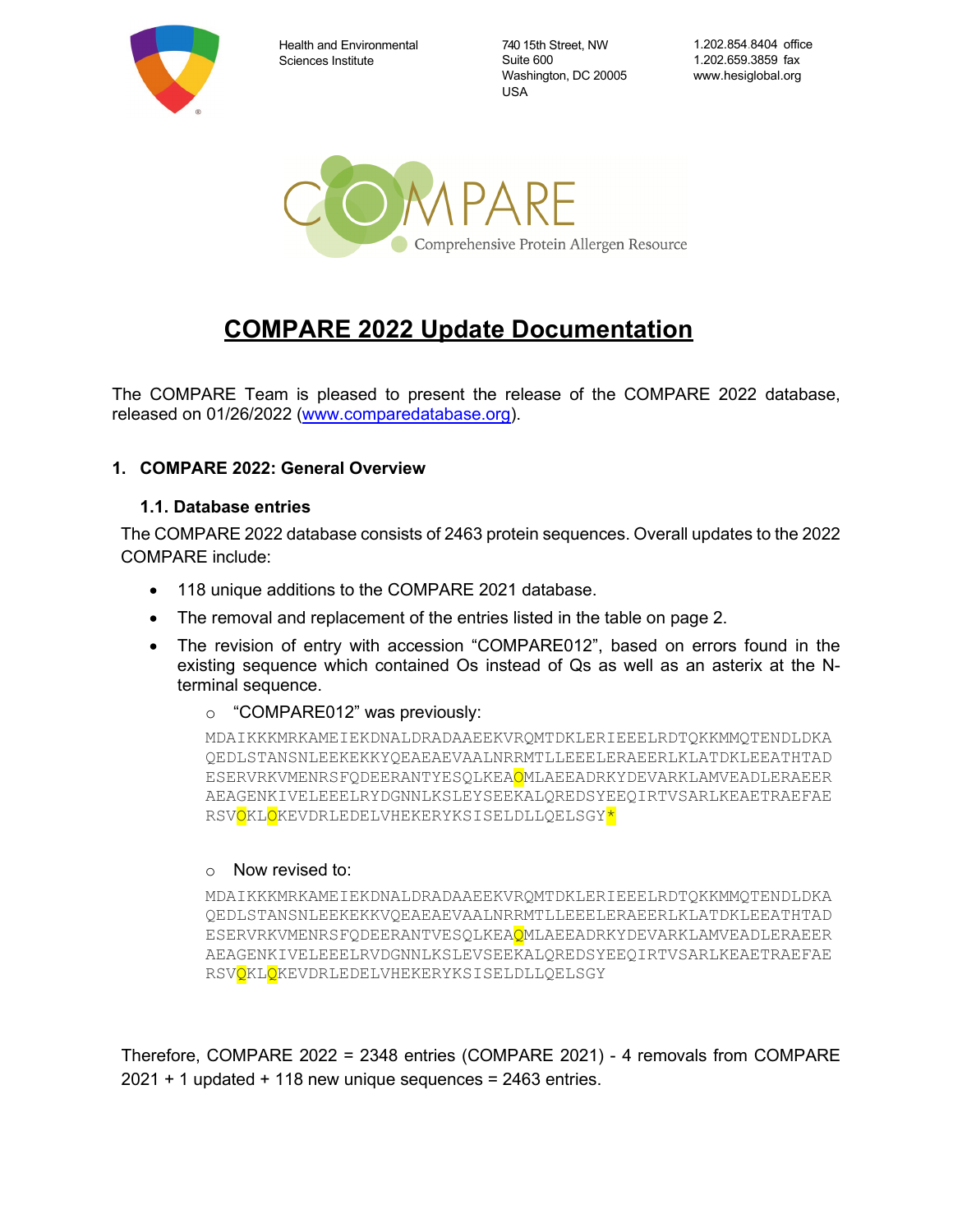



All decisions result from the COMPARE Peer-Review Panel (PRP)'s review of sequence candidates with record dates ranging between May 15, 2020 – May 15, 2021 and associated literature. As in previous years, the candidate sequences were sourced from NCBI Protein, UniProt, AllergenOnline (version 21) and IUIS databases, as well as a targeted literature search, for the same time window.

| <b>Retired Sequence</b><br><b>(Removed from</b><br><b>COMPARE 2021)</b> | <b>Replacement Sequence</b><br>(new or updated sequence<br>in COMPARE 2022) | <b>Justification</b>                                                                                                                                                        |
|-------------------------------------------------------------------------|-----------------------------------------------------------------------------|-----------------------------------------------------------------------------------------------------------------------------------------------------------------------------|
| <b>COMPARE008</b>                                                       | (removed)                                                                   | This is an artificial sequence of Ara h 15.0101<br>for recombinant production where the<br>hydrophobic domain was exchanged by a<br>histidine region. Remove from database. |
| <b>COMPARE104</b>                                                       | <b>COHLQ2</b><br>(new)                                                      | Duplicate: C0HLQ2 is the full-length<br>sequence of the shorter version<br>COMPARE104; otherwise 100% match,<br>same species.                                               |
| <b>COMPARE151</b>                                                       | <b>COMPARE150</b><br>(replaced by)                                          | Duplicate: COMPARE150 is longer than<br>COMPARE151; otherwise 100% match,<br>same sequence.                                                                                 |
| <b>COMPARE007</b>                                                       | ABZ81046.1<br>(updated)                                                     | Paper reviewed again and the sequence in<br>Figure 2 is depicted by ABZ81046.1.<br>COMPARE007 had an extra P at the N-<br>terminus.                                         |

COMPARE 2022 has otherwise followed specifications set in 2019 - e.g., use of "COMPARE #" Accessions when no other public accession number is known for a specific sequence (see paragraph A in ["COMPARE 2019 Documentation"](http://db.comparedatabase.org/docs/COMPARE-2019-Documentation-2019-01-17.pdf?v=20190117) file); information sharing via documentation and transparency files, available in the database page under the [Documentation tab.](http://db.comparedatabase.org/documentation)

# **1.2. Allergen "Parent Accession" field curation (past entries)**

The **"Parent accession"** field was updated for **28** allergen entries as part of a retroactive review of entries added in 2017-2020. This field applies particularly to smaller fragments, derived from mass-spectrometry studies, and is intended to connect the fragment to the full protein from which it is derived (when indicated in the literature associated or via sequence similarity). A "Parent Accession" number will be indicated in that field when applicable and when available (not all entries will have one). **The parent accession is** *NOT* **an entry in the database** and merely provided as additional metadata for users' reference. In total 105 entries were reviewed. A "Parent Accession" shares 100% sequence identity to the allergen entry, is the same species and can be found in an official protein sequence database (UniProt/GenBank/PDB). New "Parent Accession" assignments are shown in the table below.

*Page 2 of 7*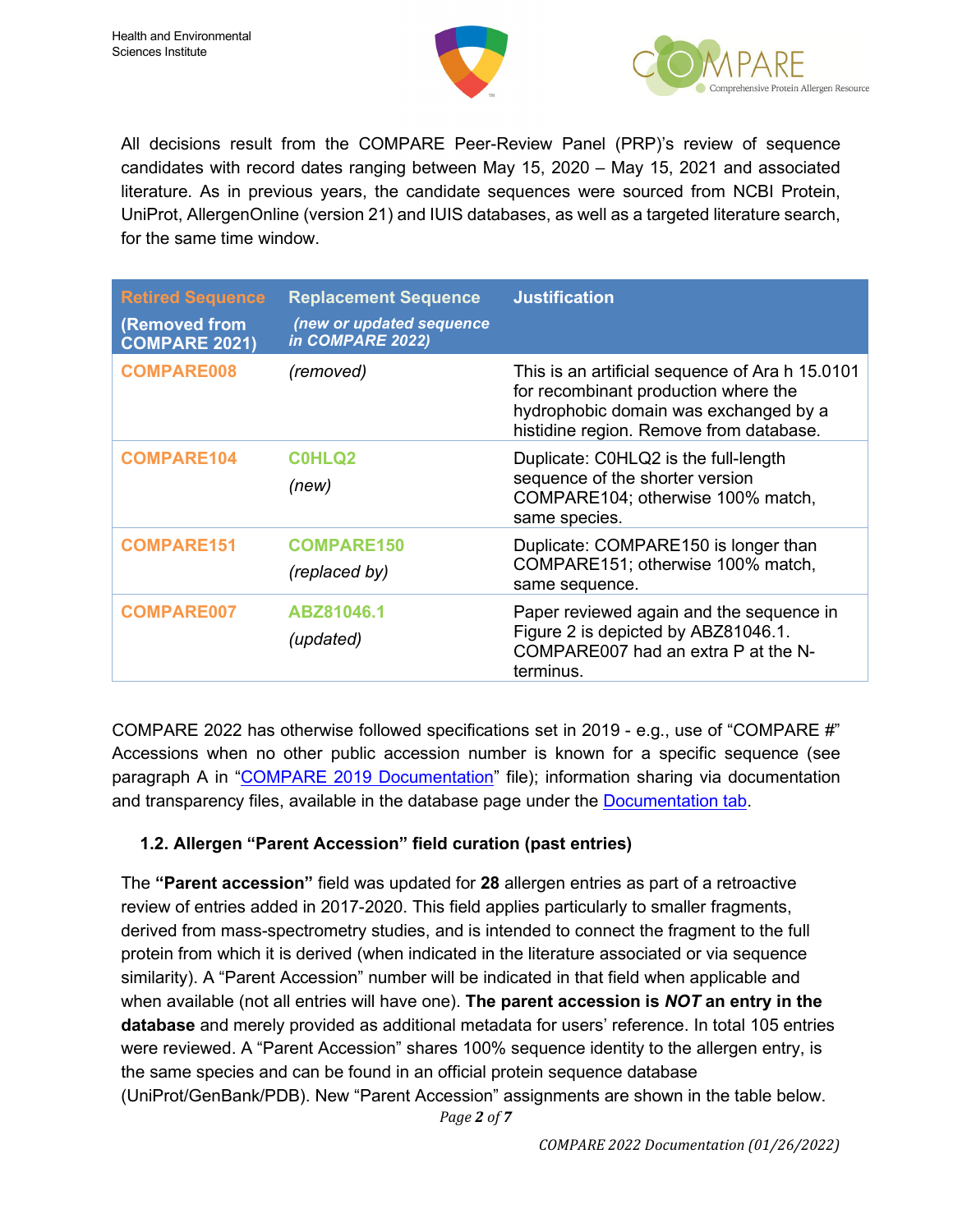



| <b>COMPARE Accession</b> | <b>NEW Parent Accession</b> | <b>COMPARE Accession</b> | <b>NEW Parent Accession</b> |
|--------------------------|-----------------------------|--------------------------|-----------------------------|
| COMPARE147,              | 5ZGM_A, 5ZGM_B              | COMPARE172               | PODKH7                      |
| COMPARE148               |                             |                          |                             |
| COMPARE129,              | ABD16200.1                  | COMPARE044,              | Q42369                      |
| COMPARE131,              |                             | COMPARE046,              |                             |
| COMPARE132,              |                             | COMPARE048,              |                             |
| COMPARE133,              |                             | COMPARE051,              |                             |
| COMPARE134,              |                             | COMPARE053               |                             |
| COMPARE136               |                             |                          |                             |
|                          |                             |                          |                             |
| KC700036.1A,             | AHF71025.1                  | COMPARE030,              | Q9FSH9                      |
| KC700036.1B              |                             | COMPARE034,              |                             |
|                          |                             | COMPARE036,              |                             |
|                          |                             | COMPARE041,              |                             |
|                          |                             | COMPARE043               |                             |
| COMPARE162               | EAL84189.1                  | COMPARE058               | Q948Z4.1                    |
| COMPARE128               | G1uh28                      | COMPARE022               | QFG58557.1                  |
| COMPARE002               | KAF8044512.1                | QIJ32297.1               | <b>Blank (MN956521</b>      |
|                          |                             |                          | removed)                    |
| COMPARE163               | 060022                      |                          |                             |

**NEW!** The "Parent Accession" can now be searched in the SEARCH window on the main page of the COMPARE database [\(http://db.comparedatabase.org/\)](http://db.comparedatabase.org/) so that the user can quickly identify all the MS sequences corresponding to a known full length protein sequence (even though the full length protein sequence is not an entry in the database itself). An example is shown in the figure below. Q9FSH9 is the Parent Accession to five MS sequences in the database.

|                          | Comprehensive Protein Allergen Resource    | ABOUT DATABASE PROCESS DEVELOPMENT TIMELINE EVENTS FAQ CONTACTUS                   |                  |                                                                                          |        |                                  |             |
|--------------------------|--------------------------------------------|------------------------------------------------------------------------------------|------------------|------------------------------------------------------------------------------------------|--------|----------------------------------|-------------|
| <b>COMPARE Database</b>  | *COMPARE 2022 DB Release Date: 01/07/2022* |                                                                                    |                  |                                                                                          |        |                                  |             |
| <b>SEARCH:</b><br>Q9FSH9 |                                            | <b>Run COMPASS</b><br>6<br>(COMPare Analysis of<br><b>Sequences with Software)</b> | a.               | Article Lookup   2022 FastA (PDF)   2022 FastA (Text)   Download Data  <br>Documentation |        |                                  |             |
| Search Term: Q9FSH9      |                                            |                                                                                    |                  |                                                                                          |        | Showing 5 total record(s) found. |             |
| <b>Species</b>           | <b>Common Name</b>                         | <b>Description</b>                                                                 | <b>IUIS Name</b> | Accession                                                                                | Length | <b>Year Adopted</b>              |             |
| Lupinus albus            | white lupine                               | 7S globulin, vicilin, gamma-conglutin, partial                                     |                  | COMPARE030                                                                               | 21     | 2020H MS                         | <b>VIEW</b> |
| Lupinus albus            | white lupine                               | 7S globulin, vicilin, gamma-conglutin, partial                                     |                  | COMPARE034                                                                               | 17     | 2020H MS                         | <b>VIEW</b> |
| Lupinus albus            | white lupine                               | 7S globulin, vicilin, gamma-conglutin, partial                                     |                  | COMPARE036                                                                               | 15     | 2020H MS                         | <b>VIEW</b> |
| Lupinus albus            | white lupine                               | 7S globulin, vicilin, gamma-conglutin, partial                                     |                  | COMPARE041                                                                               | 11     | 2020H MS                         | <b>VIEW</b> |
| Lupinus albus            | white lupine                               | 7S globulin, vicilin, gamma-conglutin, partial                                     |                  | COMPARE043                                                                               | 13     | 2020H MS                         | <b>VIEW</b> |

Showing 5 total record(s) found.



*COMPARE 2022 Documentation (01/26/2022)*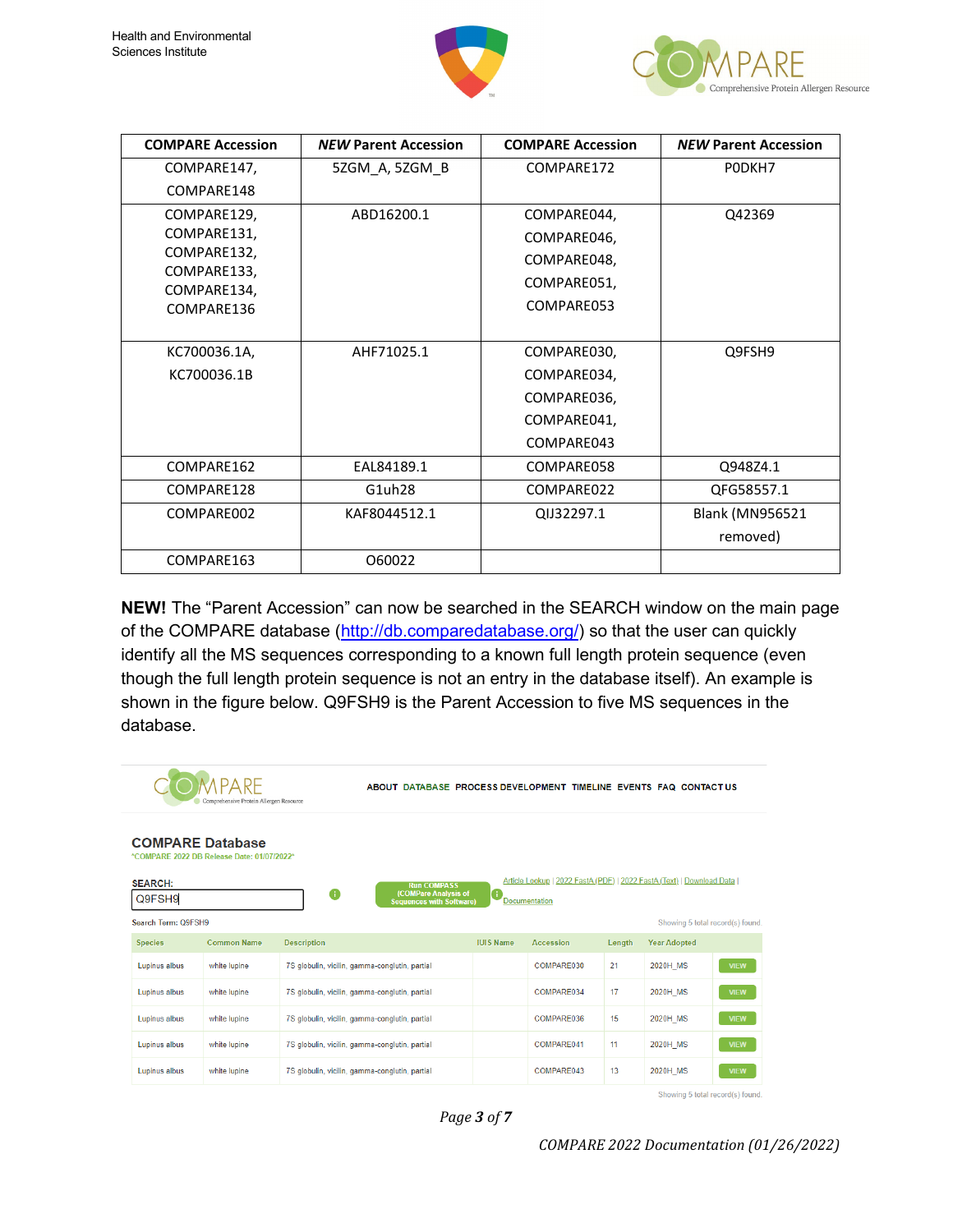



The Parent Accession field is shown in the individual Allergen Record (below) but can still be searched in the main SEARCH window (above).

# **Allergen**

# COMPARF030

|                          | Accession COMPARE030                                                                                |
|--------------------------|-----------------------------------------------------------------------------------------------------|
|                          | Species Lupinus albus                                                                               |
| Common Name white lupine |                                                                                                     |
|                          | Description 7S globulin, vicilin, gamma-conglutin, partial                                          |
| <b>IUIS Name</b>         |                                                                                                     |
| Gi                       |                                                                                                     |
| Length 21                |                                                                                                     |
| Year Adopted 2020H MS    |                                                                                                     |
| Sequence                 | >COMPARE030 7S globulin, vicilin, gamma-conglutin, partial [Lupinus albus]<br>AGIALGTHQLEENLVVFDLAR |
| Parent<br>Accession      | Q9FSH9                                                                                              |

# **1.3. Allergen "IUIS Name" field curation (past entries)**

The **"IUIS Name"** field was assigned for **501** allergen entries which previously had no IUIS Name designation in COMPARE 2021. This task was done as part of a retroactive review of entries added before 2021, to clearly label allergens that have been given an official designation by the *WHO/IUIS Allergen [Nomenclature Sub-committee,](http://www.allergen.org/)* with their respective code name. To complete this task, sequences from www.allergen.org were searched against the COMPARE 2021 database. Sequences with 100% identity from the same species with no previous IUIS designation in COMPARE 2021 were assigned their corresponding "IUIS Name". In addition, **11** existing IUIS Names were updated and are shown in the table below: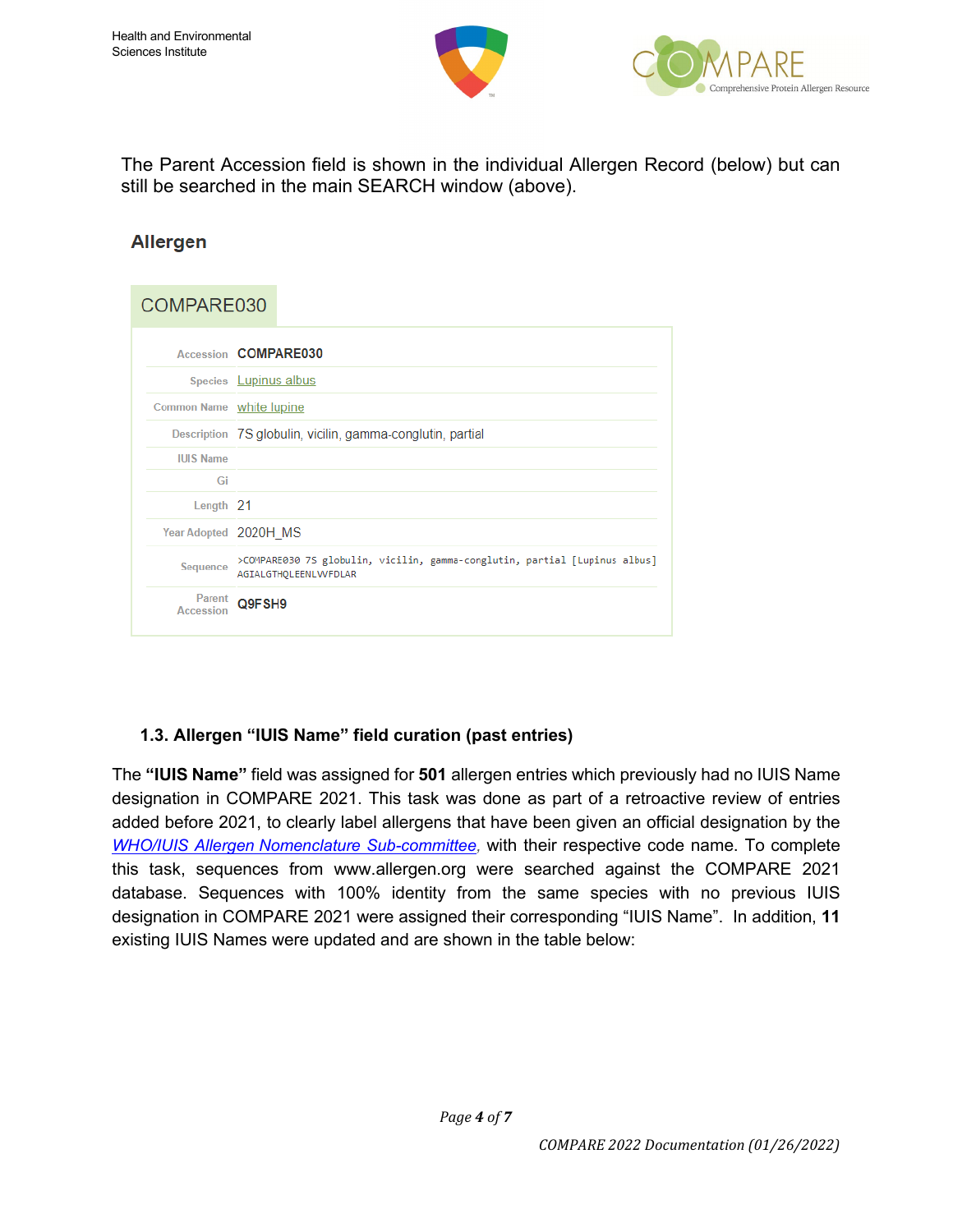



| <b>COMPARE Accession</b> | <b>IUIS Name in COMPARE2021</b> | Corrected IUIS Name in<br>COMPARE2022 |
|--------------------------|---------------------------------|---------------------------------------|
| CAB38044.1               | Hel as 13                       | Hel as 1                              |
| ANZ22901.1               | Amb a $13$                      | Amb a $12$                            |
| ACV85695.1               | Car i 1                         | Cari p 1                              |
| AEX34122.1               | Pen c 26                        | Pen cr 26                             |
| AAP37412.1               | Pol a 4                         | Pold <sub>4</sub>                     |
| AAU11502.1               | Try p 13                        | Tyr p 13                              |
| AAG23840.1               | Se s i 4                        | Ses i 4                               |
| AAC36740.1               | Mald 2                          | Mal d 2                               |
| ACM89179.1               | Lit $v$ 4.                      | Lit $v$ 4                             |
| ABI98020.1               | Lit v 2.                        | Lit v 2                               |
| AAA16792.1               | Hev b 10.                       | Hev b 10                              |

### **1.4. Allergen "description" field curation (past entries)**

During the review of the past entries for "IUIS Names" and "Parent Accessions" assignments, PRP also examined the "Description" field of these entries and updated 577 entries to:

- 1) clean-up irrelevant wording from automated text imported from the source databases (eg, NCBI Protein);
- 2) generate meaningful description lines to the eyes of allergy experts and allergen database users (taking into account the metadata available from NCBI Protein, UniProt, IUIS, as well as information from the associated literature, related to functional, biochemical or other types of relevant protein characterization information).

#### Example for accession P85206.1

- *Previous description field was:* "RecName: Full=Non-specific lipid-transfer protein 2; Short=LTP2; AltName: Allergen=Act d 10.02"
- *Now updated to:* "lipid transfer protein"
- *IUIS Name updated to:* "Act d 10" (COMPARE does not store isoform designations)

*Page 5 of 7*

**NOTE:** The three above mentioned tasks were performed during the annual PRP review by COMPARE's independent panel of allergen experts from the public sector.

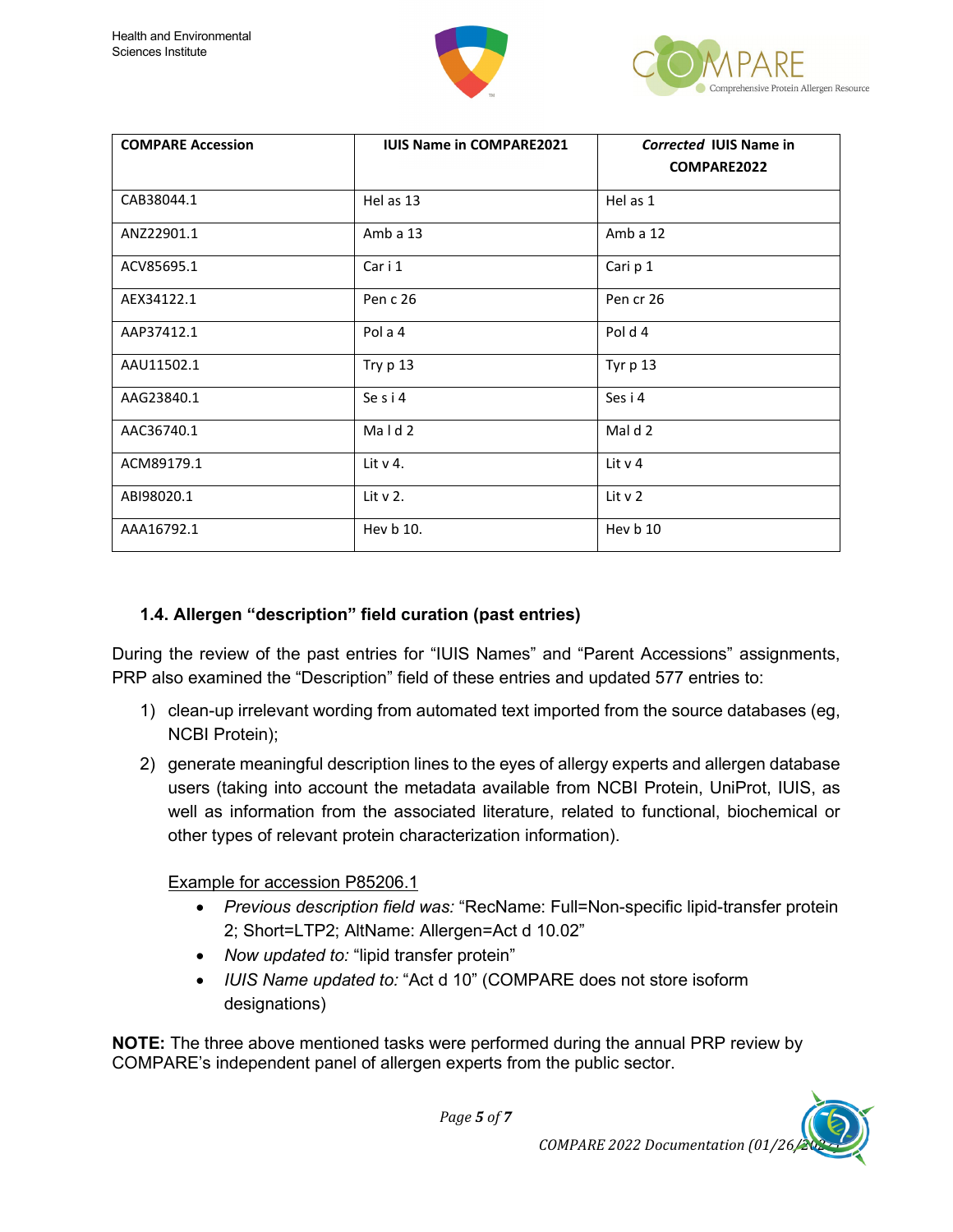



#### **2. REMINDER: bioinformatics companion tool, COMPASS (COMPare Analysis of Sequences with Software)**

As of June 2019, the COMPARE database is equipped with its companion tool, COMPASS (COMPare Analysis of Sequences with Software), as a built-in feature. COMPASS is a comparative sequence search software, incorporating the open source FASTA [software](https://fasta.bioch.virginia.edu/fasta_www2/fasta_intro.shtml) [package](https://fasta.bioch.virginia.edu/fasta_www2/fasta_intro.shtml) (FASTA v36). With this tool, COMPARE users can conduct website-based, real-time use of the COMPARE database to identify similarities between a protein sequence of interest and COMPARE's allergens via amino acid sequence alignments (between two or more amino acid sequences). As of 2020 COMPASS offers a visualization option to view results in a colorcoded graphic display. To access the tool, go [www.comparedatabase.org,](http://www.comparedatabase.org/) click on the "Database" tab and click on the green button "Run COMPASS". For detailed information, instructions on how to use and supporting references, visit COMPASS' "About" page.

As part of COMPARE 2022's release, COMPASS is now also updated to screen against COMPARE 2022.

#### **3. Your Feedback is Appreciated - Contact Us**

The HESI COMPARE database program is committed to transparency and open dialog. Individuals or organizations are invited to submit feedback, questions or inquiries via the ["Contact](https://comparedatabase.org/contact-us/) us" portal in the COMPARE database website, or email to [comparedatabase@hesiglobal.org.](mailto:comparedatabase@hesiglobal.org) HESI staff will respond if the information is readily available or will relay the inquiries to PRP if a more in-depth response is required.

# **4. Support COMPARE!**

Is COMPARE useful a as a resource and do you like its commitment to continuous improvement? If so, support COMPARE! We have other ideas to continue improving this resource and making it as comprehensive and thorough as possible.

The COMPARE database is a collaborative HESI program. The annual update of the database is a resource intensive process that involves many more partners and collaborators, rolling on a steady annual cycle schedule. The execution of the program relies on the contribution of scientific expertise as well as in-kind and direct financial support from both public sector and private sector scientific organizations to maintain this free, public resource. If you would like to learn more about how you or your organization can contribute, please contact us at [comparedatabase@hesiglobal.org.](mailto:comparedatabase@hesiglobal.org)